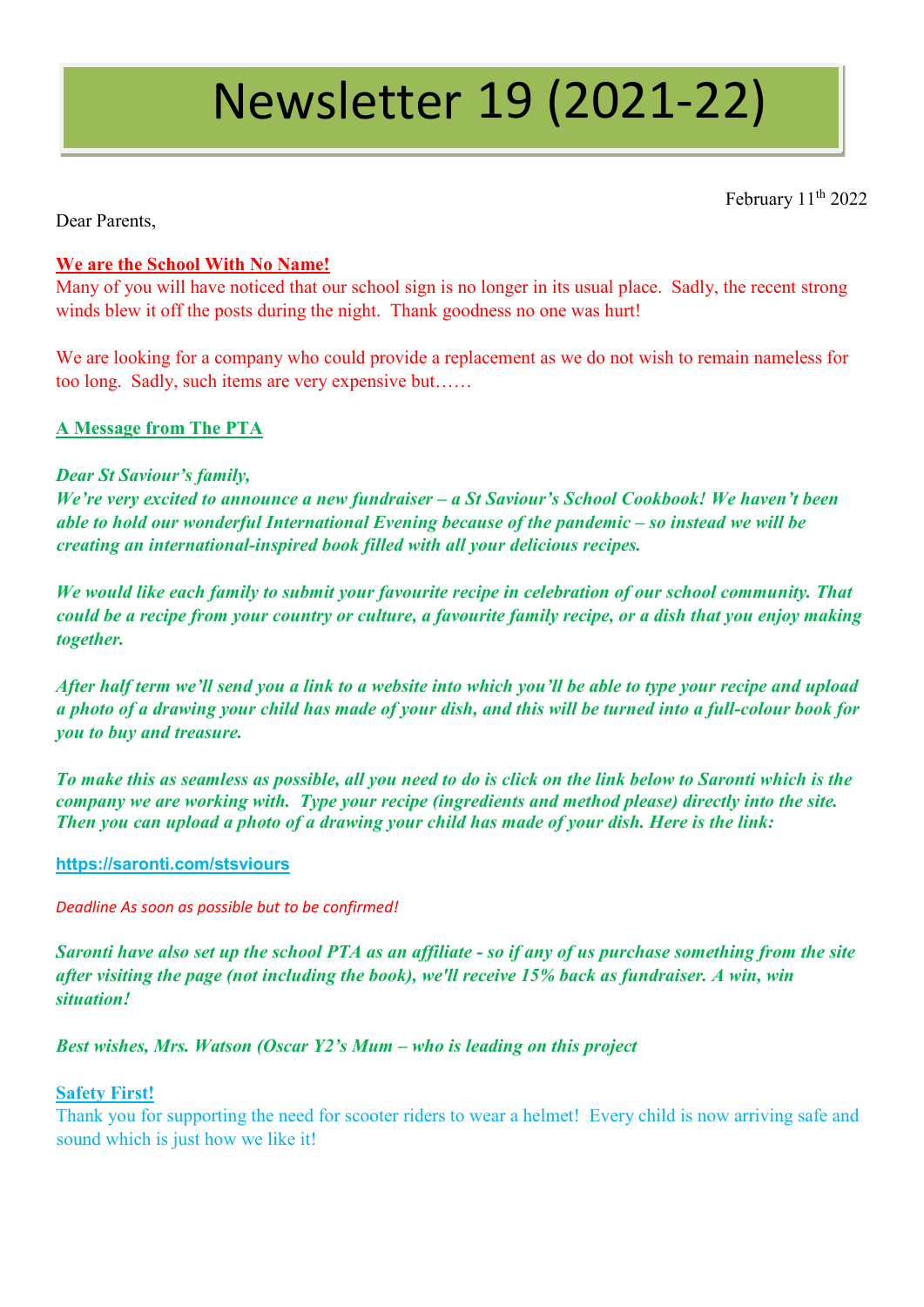## **A Fantastic new Augmented Reality (I know) Experience is now available!**

A new app was unveiled today by Nelson Mandela's granddaughter, Tukwini Mandela, which tells the stories of Black Britons – many of which may have been forgotten

The App uses a newish technology called Augmented Reality and new 'phones will soon have this device installed. Alternatively, you can find the App on SnapChat. Augmented Reality overlays digital pictures and information onto the physical world — as if they're actually there with you, in your own space! Augmented Reality can be shortened to AR.

Nelson Mandela's granddaughter, Tukwini Mandela, helped launched the a new AR experience by Snapchat to coincide with the South African leader's release from Robben Island 32 years ago

So, as of today, people travelling into central London, and those not in the Capital but have a mobile phone, can use Snapchat to find out the black history behind Trafalgar Square's monuments.

Unveiled with Mandela's granddaughter, Tukwini Mandela, the AR experience will be permanent and has been timed to coincide with the release of the South African leader's release from Robben Island 32 years ago. A statue of Mandela can be seen and a Make Poverty History Speech he delivered in 2005 heard when looking through the app close to the Fourth Plinth.



Tukwini said: "I'm here today to see my grandfather's statue being brought to life through amazing AR technology in London's Trafalgar Square. "Today is the anniversary of my grandfather's release from prison, so it means even more to me and I couldn't be more excited that Snap and the Black Cultural Archives have invited me to attend as part of their mission to make Black history more visible, so it's never forgotten."

The sculpture of Mary Seacole, who set up a hospital-come-hotel behind the lines during the Crimean War, is one of the stories that will be told via the app. This will be of particular interest to children from Year Two and above who studied Mary Seacole in Year Two.

## **A Message from the School Office About WrapAround (WAC)**

WAC is very busy next term with block bookings. We would appreciate it if you could email [admin@stsavioursprimary.co.uk,](mailto:admin@stsavioursprimary.co.uk) or call 020 7084 6772 to book in advance. We understand completely that things happen at the last minute but we are only allowed 20 children in WAC with two members of staff.

As a matter of urgency, can you please send in the details of an Emergency Contact to help us to arrange the collection of your child if we cannot accommodate them after school. Mondays and Tuesdays are full unless we have a cancellation.

## **Do you have a budding Junior Cook in your household?**

Thank you to Lucas in Year 6's Mum for sending in the information about the 8<sup>th</sup> series of the Channel 4 programme called Junior Bake Off. The Casting Team from Love Productions are looking for your budding